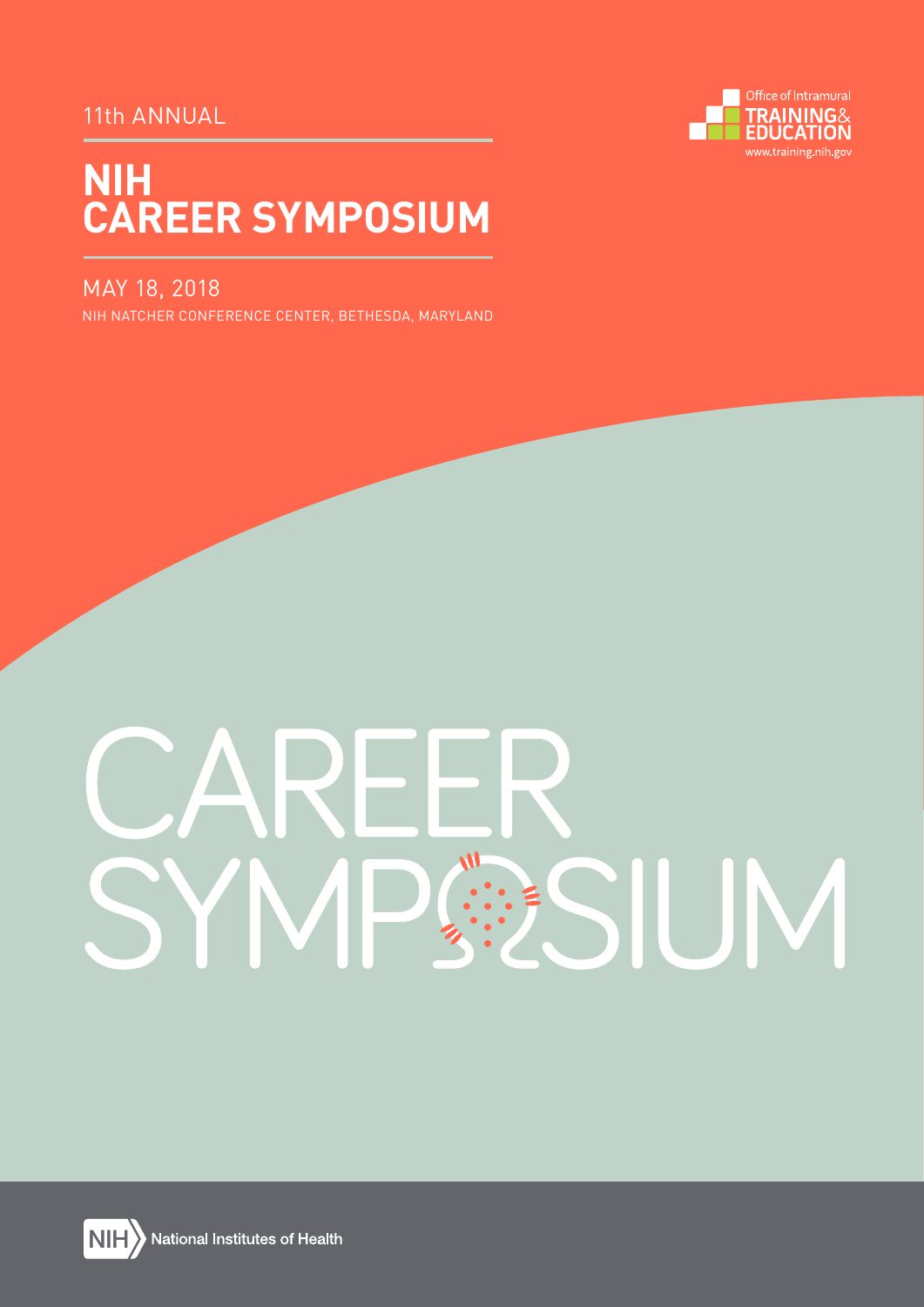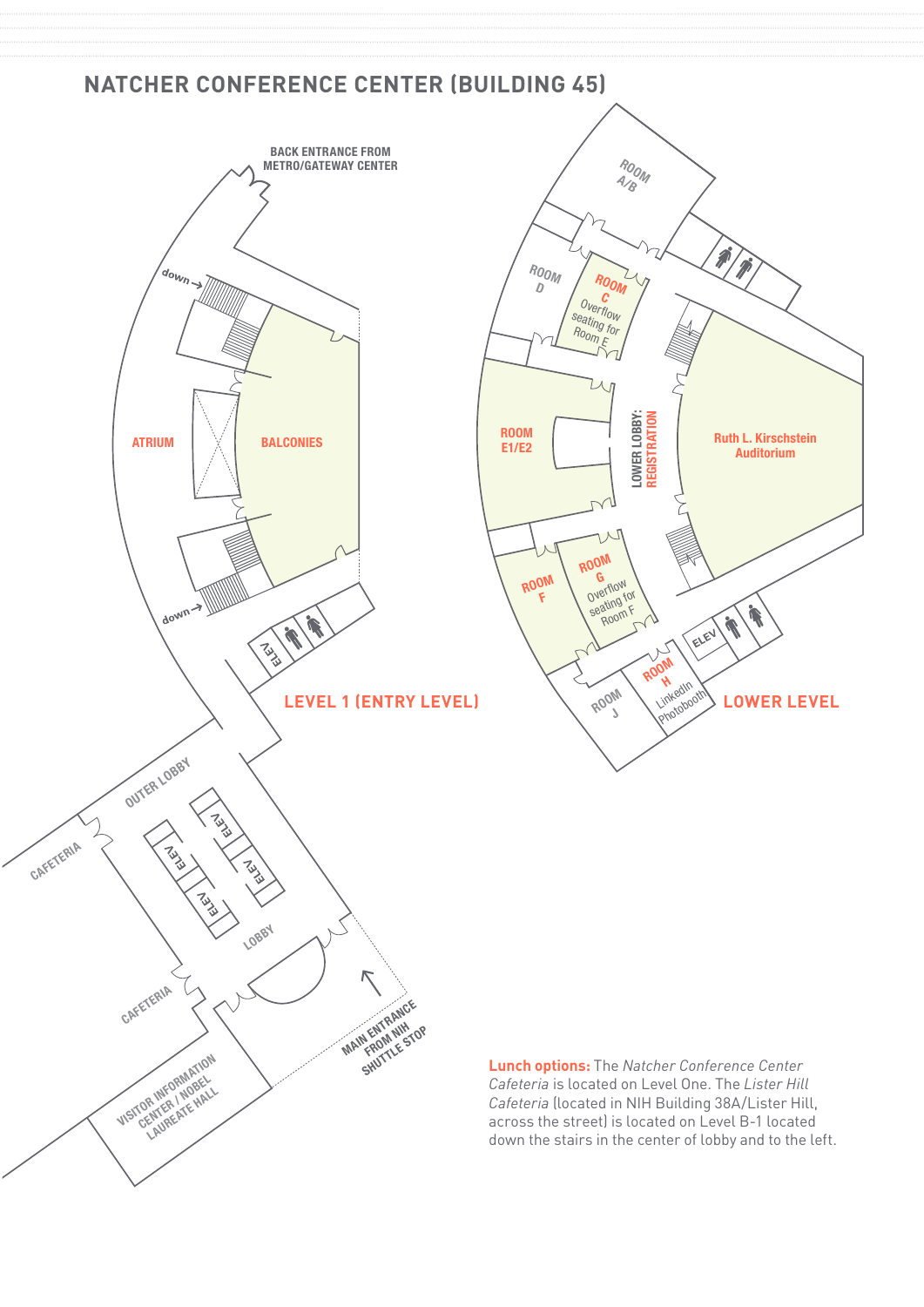# **NIH CAREER SYMPOSIUM • MAY 18, 2018 • AGENDA AT A GLANCE**

| <b>SESSION</b>                                            | <b>TIME</b>                                  | <b>SESSION TITLE &amp; LOCATION</b>                                           |                                                            |                                                     |                                                                |                        |  |
|-----------------------------------------------------------|----------------------------------------------|-------------------------------------------------------------------------------|------------------------------------------------------------|-----------------------------------------------------|----------------------------------------------------------------|------------------------|--|
|                                                           |                                              | <b>RUTH L.</b><br><b>KIRSCHSTEIN</b><br><b>AUDITORIUM</b>                     | <b>BALCONIES</b>                                           | <b>ROOM E1/E2</b>                                   | <b>ROOMF</b>                                                   |                        |  |
| <b>Registration</b>                                       | $7:30$ am-<br>$8:30$ am                      | LOWER LEVEL LOBBY                                                             |                                                            |                                                     |                                                                |                        |  |
| Welcome<br>(Auditorium)                                   | $8:45$ am                                    | Welcome and the Top Tips for Using the Career Symposium for Career Success    |                                                            |                                                     |                                                                |                        |  |
| <b>SESSION 1</b>                                          | $9:00$ am-<br>$10:00$ am                     | Industry:<br>Research and<br>Development                                      | <b>Transition from</b><br>Postdoc to<br>Faculty            | Careers<br>in Science<br>Education<br>and Outreach  | Careers in<br>Investment<br>and Consulting                     |                        |  |
| <b>Break</b>                                              |                                              | 10:00 am-10:15 am • LinkedIn Photo Booth available in Room H                  |                                                            |                                                     |                                                                |                        |  |
| <b>SESSION 2</b>                                          | $10:15$ am-<br>$11:15$ am                    | <b>Getting Started:</b><br>The Transition<br>to Industry                      | Careers<br>in Science<br>Administration                    | Careers in<br><b>Science Writing</b><br>and Editing | Research at<br>Universities,<br>Government and<br>Non-profits  |                        |  |
| <b>Break</b>                                              |                                              | 11:15 am-11:30 am • LinkedIn Photo Booth available in Room H                  |                                                            |                                                     |                                                                |                        |  |
| <b>SESSION 3</b>                                          | $11:30$ am-<br>12:30 pm                      | Careers in<br>the Federal<br>Government                                       | Technology<br><b>Transfer and</b><br><b>Patent Careers</b> | <b>Finding the Right</b><br>size company            | Teaching<br><b>Intensive Faculty</b><br>Careers                |                        |  |
| Lunch                                                     |                                              | 12:30 pm-1:30 pm Lunch on your own . LinkedIn Photo Booth available in Room H |                                                            |                                                     |                                                                |                        |  |
| <b>SESSION 4</b>                                          | $1:30$ pm $-$<br>2:30 pm                     | Careers in<br><b>Science Policy</b><br>and Advocacy                           | Maximizing<br>Yourself as<br>a Faculty<br>Candidate        | <b>Breakaway</b><br>Careers in<br>Industry          | <b>Career Options</b><br>for Clinicians                        |                        |  |
| <b>Break</b>                                              |                                              | 2:30 pm-2:45 pm Special treat                                                 |                                                            |                                                     |                                                                |                        |  |
|                                                           | <b>TIME</b>                                  | <b>AUDITORIUM</b>                                                             | <b>BALCONIES</b>                                           | <b>ROOM E1/E2</b>                                   | <b>ROOM F1/F2</b>                                              | <b>ROOM C1/C2</b>      |  |
| <b>SESSION 5:</b><br><b>SKILL BLITZES</b><br>2:30-4:15 PM | $2:45$ pm-<br>$3:05$ pm<br>$20 \text{ min}$  | Interviewing                                                                  | Understanding<br>the US Academic<br>System                 | Networking and<br>Informational<br>Interviews       | <b>Stress</b><br>Management<br>and Work-life<br><b>Balance</b> | The Stadtman<br>Search |  |
|                                                           | $3:10$ pm $-$<br>3:30 pm<br>$20 \text{ min}$ | <b>Exit Strategies</b><br>and Preparing<br>to Leave                           | <b>Negotiating Your</b><br>Job Offer                       | Unraveling the<br>Myths of Industry                 | Finding<br>a Postdoc                                           |                        |  |
|                                                           | $3:35$ pm-<br>4:15 pm<br>40 min              | CV/Résumés and<br><b>Cover Letters</b>                                        | Top Tips to be<br>Successful<br>in Your New<br>Position    | <b>Find the Career</b><br>for You                   |                                                                |                        |  |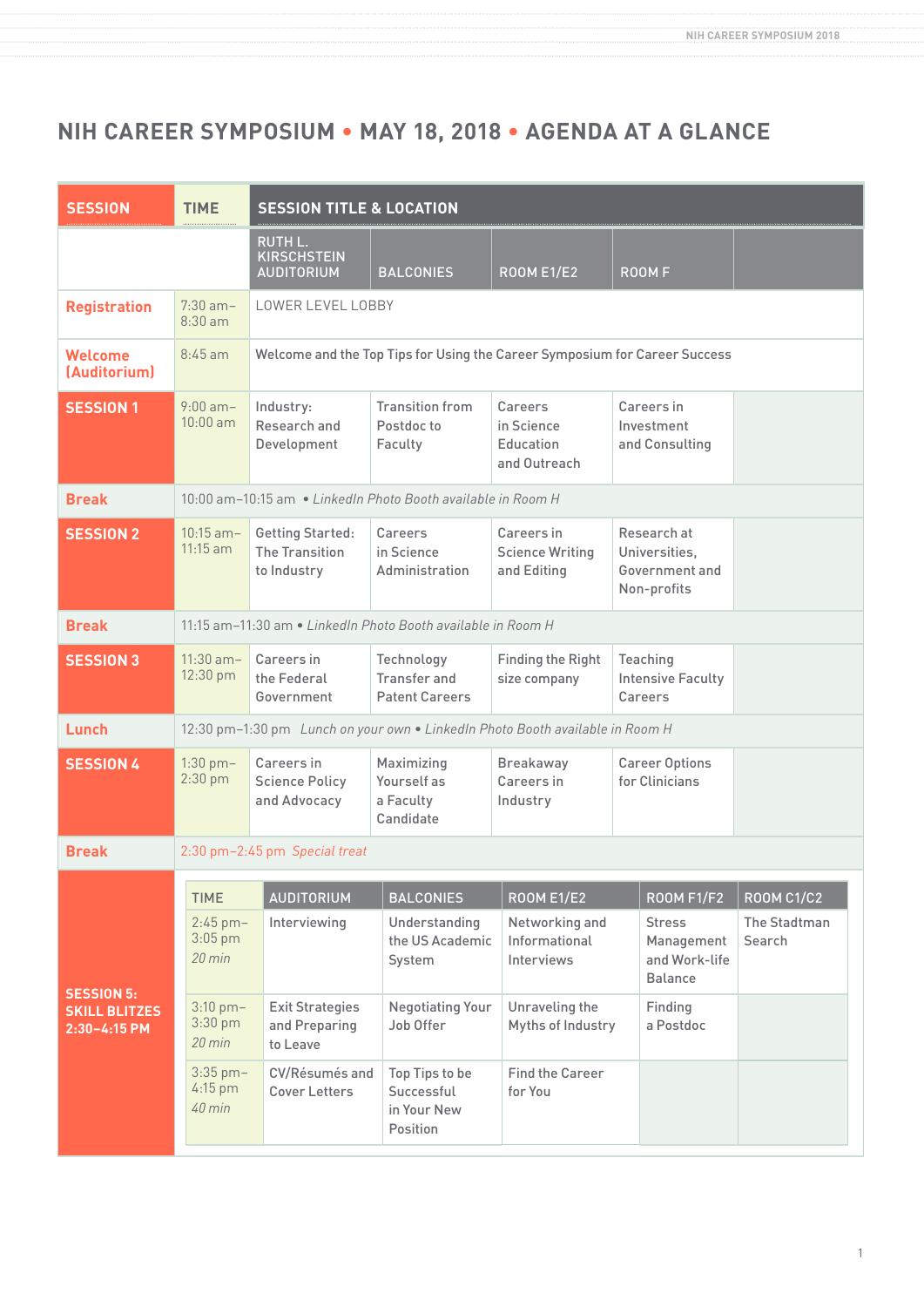# **SESSION DESCRIPTIONS: NON-BENCH CAREERS**

### **SESSION 1 • 9:00 am–10:00 am • Room E1/E2**

### **CAREERS IN SCIENCE EDUCATION AND OUTREACH**

Science education involves many opportunities outside of the classroom. Professionals in this field support scientific literacy to advance research and to inspire future generations. Panelists will share their thoughts on how the public is informed about recent scientific advances and the roles within organizations that support this goal.

Brian Garrett, PhD *Site Director, SMASH-Morehouse* Alison Pearce, PhD *Restoration Director, Audubon Naturalist Society* Adam Ruben, PhD *Associate Director, Vaccine Stabilization & Logistics, Sanaria Inc.* Yolanda Bey-Williams, PhD *Educational Program Manager, University of Delaware/ Delaware Environmental Institute*

### **SESSION 2 • 10:15 am–11:15 am • Balconies**

### **CAREERS IN SCIENCE ADMINISTRATION**

Administration of scientific programs requires effective management of time, people, and resources between various stakeholders in and outside an organization. Science administrators utilize knowledge in academic coordination, grant management, policy, and project coordination. Panelists in this session have successfully moved from the bench to science administration and will discuss the different skills needed to take on an organizational role in managing scientific programs.

### Gaelle Kolb, PhD

*Proposal Development Manager, University of Maryland* Zoe Fonseca-Kelly, PhD *Assistant Dean for Science, Harvard University* Caleb McKinney, PhD *Assistant Dean of Graduate and Postdoctoral Training & Development, Georgetown University Biomedical Graduate Education*  John Reich, PhD *Scientific Program Director, Foundation for Food and Agriculture Scientific* Courtney Pinard, PhD *Education and Awards Program Specialist, AAI*

### **SESSION 2 • 10:15 am–11:15 am • Room E1/E2**

### **CAREERS IN SCIENCE WRITING AND EDITING**

Careers in science communication span a diverse range of paths. Science writers and editors develop, write and edit materials to disseminate cuttingedge research among wider audiences. Speakers in this panel will highlight careers at journals, companies, and non-profit organizations.

### Amy Kullas, PhD

*Publishing Ethics Manager, American Society for Microbiology* Carolyn Peluso, PhD *Manager, Science Writing/Editing Team,*  Cell Signaling Technology Shana Spindler, PhD *Freelance science writer/editor, Self-Employed* Brad Wible, PhD *Senior Editor,* Science *Magazine*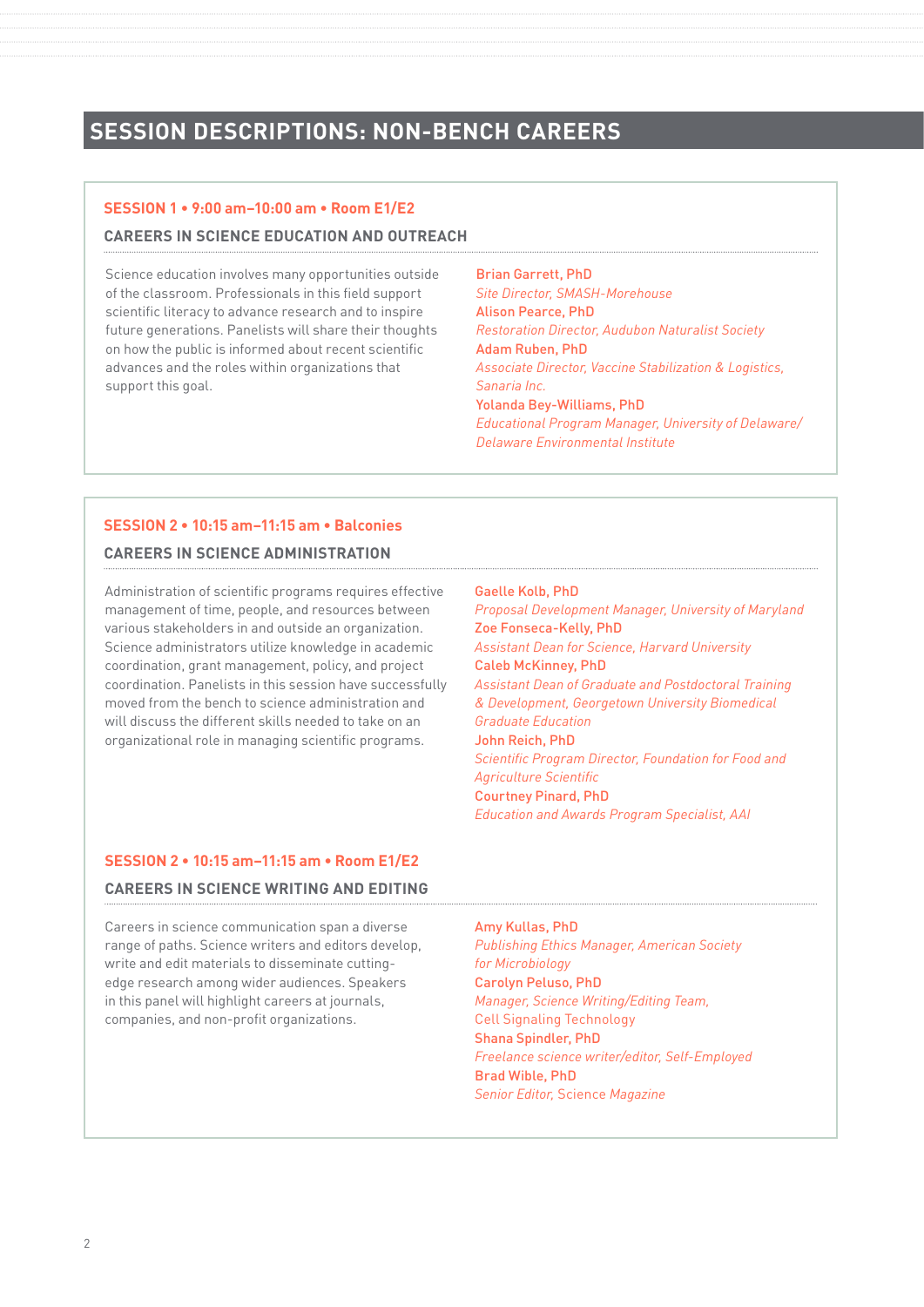### **SESSION 3 • 11:30 am–12:30 pm • Auditorium CAREERS IN THE FEDERAL GOVERNMENT**

The federal government offers a wide range of jobs for scientists in different areas: regulatory affairs, grants management, administration, budget management, food safety, and defense, to name a few. Panelists will discuss transitions from bench to government, the expectations placed upon federal employees, and how these roles compare to similar jobs in non-government agencies.

Luciana Espinoza, PhD *Health Scientist Administrator, NIH/NCI* Mike Manning, PhD *Pharmacologist, FDA* Barna Dey, PhD *Scientific Review Officer, NIH/CSR* Ashley Triplett, PhD *Science & Technology Manager, Joint Science & Technology Office, Defense Threat Reduction Agency* Rebecca Prevots, PhD, MPH *Epidemiologist, NIH/NIAID*

### **SESSION 3 • 11:30 am–12:30 pm • Balconies**

### **TECHNOLOGY TRANSFER AND PATENT CAREERS**

Technology transfer, patents, and intellectual property (IP) management bridges scientific discovery with commercialization – a crucial part of the biopharmaceutical industry. Technology transfer and IP professionals ensure that scientific innovations are properly patented, licensed and managed to maximize financial outcomes for all stakeholders. Panelists will offer perspectives from university tech transfer offices, law firms, and the US government.

### Aswani Valiveti, PhD, MBA

*Technology Licensing Analyst, University of Maryland* Jason Mock, PhD, JD *Associate Attorney, Foley & Lardner LLP* Emily Cordas, PhD *Patent Examiner, USPTO* Shan Liu, PhD, JD *Patent Agent, Wilson Sonsini Goodrich & Rosati*

### **SESSION 4 • 1:30 pm–2:30 pm • Auditorium**

### **CAREERS IN SCIENCE POLICY AND ADVOCACY**

Scientists are finding their way into the world of science policy and advocacy by using their analytical and communication skills to influence the course of scientific research. Experts in this field work at bridging gaps in scientific knowledge by relating the importance of scientific research to decision makers, politicians, potential donors and other groups, thus influencing how science reflects and guides our society. Panelists from government, private sector and non-government organizations will discuss how to transition into science policy and advocacy.

Deana Around Him, DrPH *Research Scientist, Child Trends* Diana Huestis, PhD *Health Policy Advisor, Office of the U.S. Global AIDS Coordinator and Health Diplomacy, U.S. Department of State* Audrey Thevenon, PhD *Program Officer, National Academies of Sciences, Engineering and Medicine* Sandeep Dayal, PhD *Health Science Policy Analyst, NIH/NIDDK*

**SPEAKER BIOGRAPHIES, SKILL BLITZ SLIDES AND ADDITIONAL CAREER SYMPOSIUM RESOURCES: http://go.usa.gov/k5gR**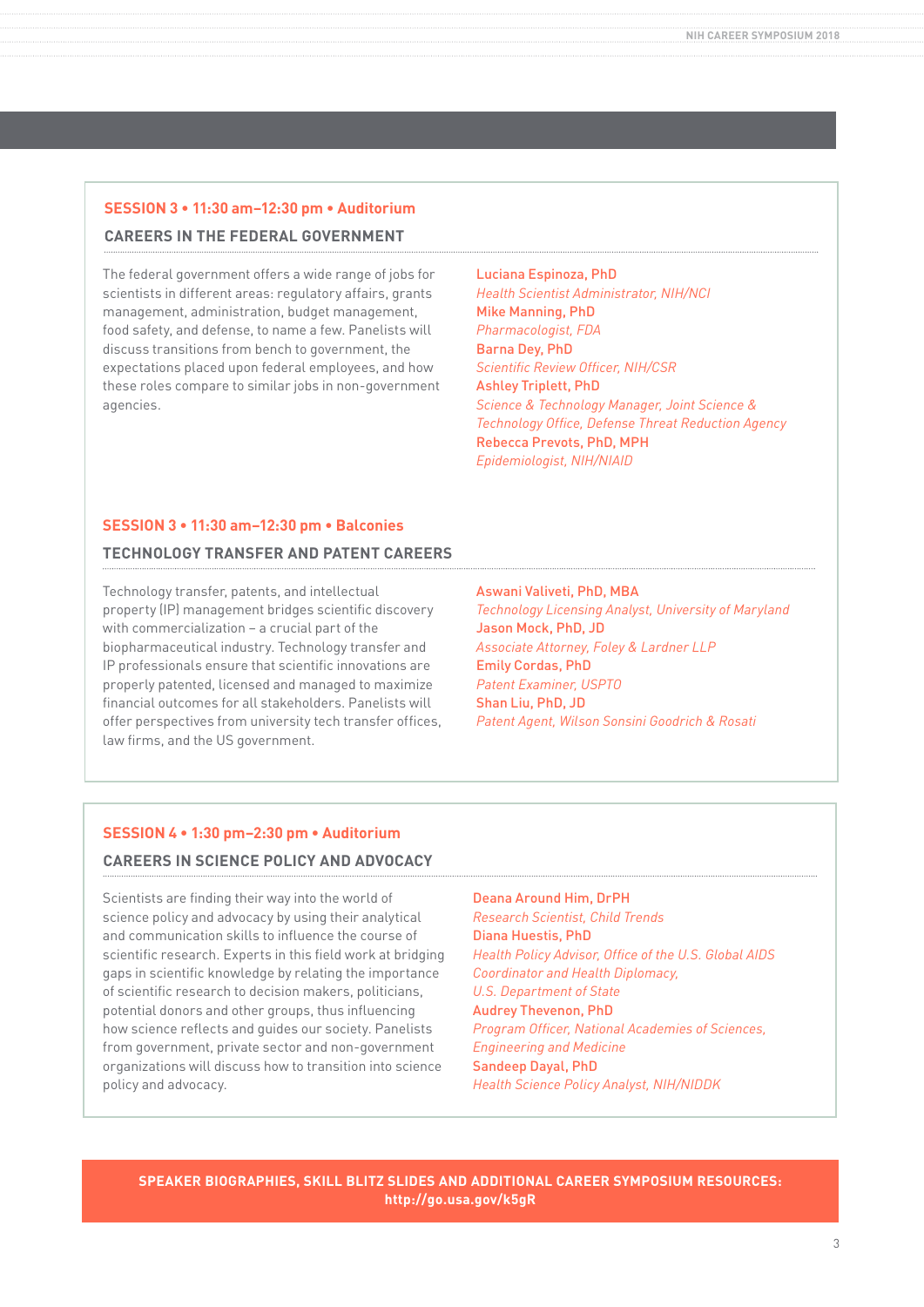# **SESSION DESCRIPTIONS: INDUSTRY CAREERS**

### **SESSION 1 • 9:00 am–10:00 am • Auditorium**

### **INDUSTRY: RESEARCH & DEVELOPMENT**

From drug development to bioinformatics, industry provides a diverse array of research positions. The scientists participating in this panel come from different types of industries and roles to share their insights on the variety of research and development opportunities available in these sectors.

### Magdalena Preciado-Lopez, PhD

*Scientist, Calico Labs, Life Sciences* Charu Chaudhry, PhD *Senior Research Investigator, Bristol Myers Squibb/ Lead Discovery and Optimization* Allyson Byrd, PhD *Associate Scientist, Genentech* Jason Laliberte, PhD *Lab Head – Microbiology, GlaxoSmithKline (GSK) Vaccines*

### **SESSION 1 • 9:00 am–10:00 am • Room F**

### **CAREERS IN INVESTMENT AND CONSULTING**

A career as a consultant or biotech analyst provides scientists with the unique opportunity to answer interesting and complex questions for a multitude of clients in the private, academic, and government sectors. You will hear our panelists' advice regarding transferable skills you can gain now as a trainee, whether or not a secondary degree is necessary, and how to prepare for the transition to a successful career in investment or consulting.

### Elizabeth Cho-Fertikh, PhD

*Venture Partner, 1812 Ventures* Arti Santhanam, PhD *Director, Maryland Innovations Initiative, TEDCO* Rajni Samavedam, PhD *Principal , Booz Allen Hamilton* Isaac Rodriguez-Chavez, PhD *Chief Executive Officer, Founder, 4Biosolutions Consulting*

### **SESSION 2 • 10:15 am–11:15 am • Auditorium**

### **GETTING STARTED: THE TRANSITION TO INDUSTRY**

A career in industry starts with effective methods for job hunting and leveraging skills that transfer from one position to the next. Panelists will talk about how to transition into an industry position and the most common hurdles experienced at the beginning of their careers.

Melissa Damschroder, PhD *Associate Director R&D, Antibody Discovery and Protein Engineering, MedImmune* Peter Szabo, MD, PhD *Principal Scientist, Bristol-Myers Squibb* Lokesh Jain, PhD *Director, Quantitative Pharmacology and Pharmacometrics, Merck (New York, NY)* Tanasa Osborne, PhD, DVM *Project Pathologist/Senior Investigator 1, Novartis*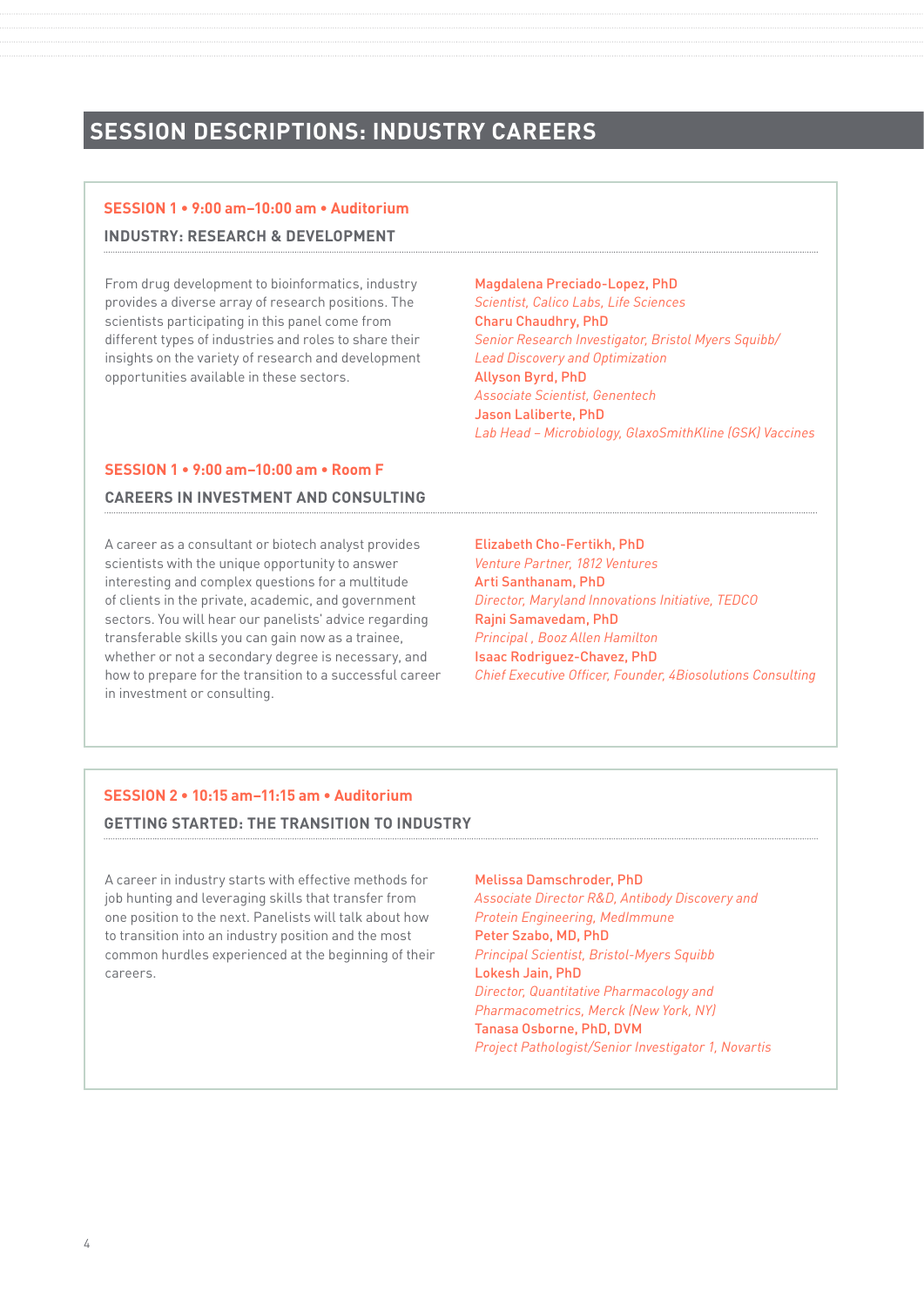### **SESSION 3 • 11:30 am–12:30 pm • Room E1/E2 FINDING THE RIGHT SIZE COMPANY**

Startups, medium-size and large companies have very different organizational systems and work environments. The panelists in this session will share information on how their companies are structured, and the unique opportunities, burdens and responsibilities that they have encountered while working in a wide variety of sectors.

Qingsong Zhu, PhD *Chief Operating Officer, Insilico Medicine* Dennise De Jesus-Diaz, PhD *Director Scientific Operations, Remedy Plan* Shantanu Shewale, PhD *Scientist, Product Development, Personal Genome Diagnostic* Ashish Gupta, PhD *Scientist 1, Novavax Inc.*

### **SESSION 4 • 1:30 pm–2:30 pm • Room E1/E2**

### **BREAKAWAY CAREERS IN INDUSTRY**

Research and development (R&D) are not the only job opportunities in industry – non-bench careers are available in industries and can be equally gratifying. Explore opportunities such as sales and marketing outreach, medical science liaisons, quality control, and project management. These panelists will discuss the diverse non-R&D positions available in different industries as well as how to leverage scientific training during the job search process.

Aysegul Ergen, PhD *Regulatory Affairs Manager, CMC, Amgen* Jesse Damsker, PhD *Vice President, Operations, ReveraGen BioPharma Inc.* Kristin Fabre, PhD *Microphysiological Systems Lead, AstraZeneca* Sarah McCormick, PhD *Medical Science Liaison, Mallinckrodt Pharmaceuticals*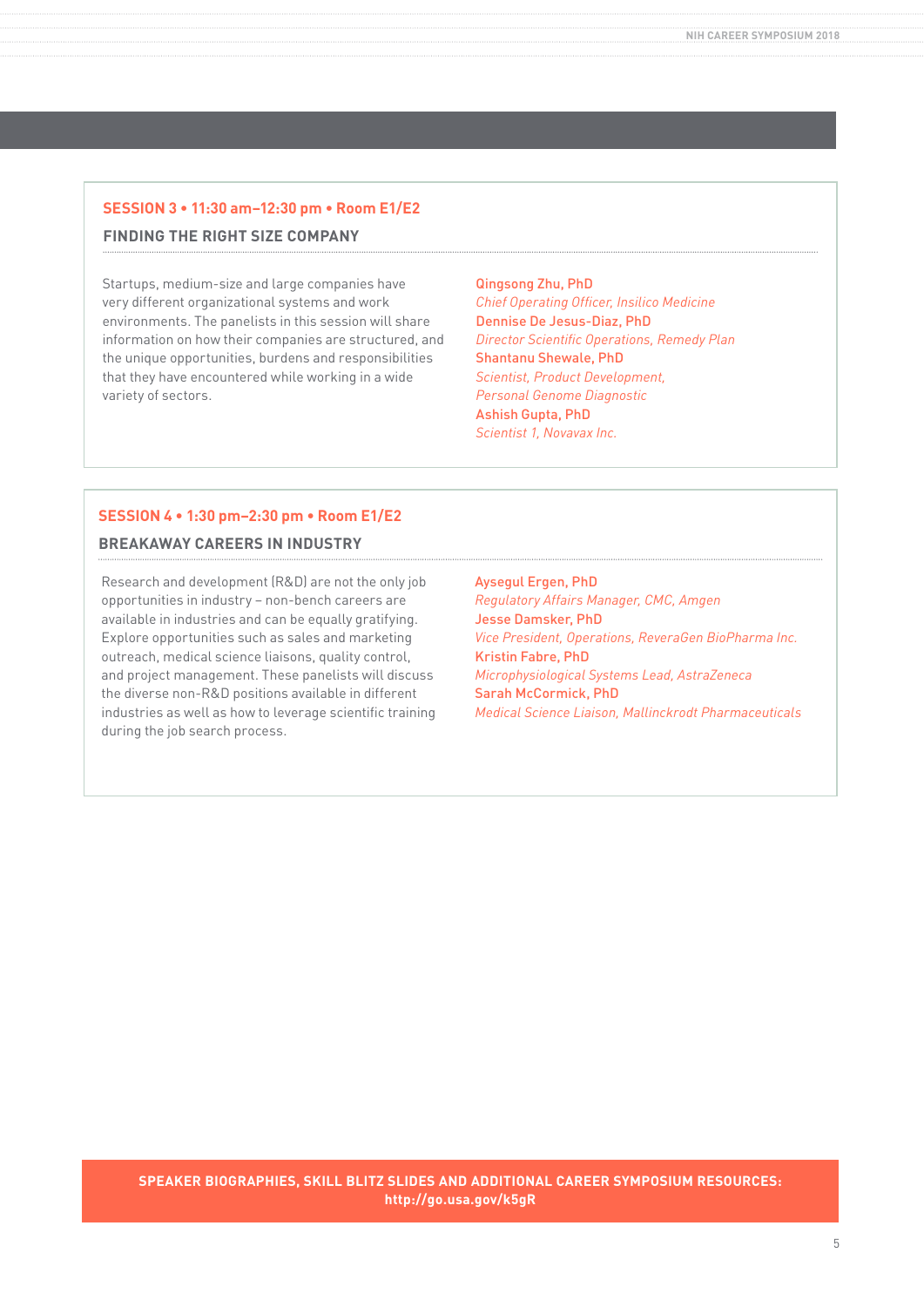# **SESSION DESCRIPTIONS: CAREERS IN ACADEMIA**

## **SESSION 1 • 9:00 am–10:00 am • Balconies**

### **TRANSITION FROM POSTDOC TO FACULTY**

Knowing what it takes to make the transition from trainee to independent faculty member will determine your success in becoming a tenured investigator. Faculty from research-intensive institutions will share their strategies and experiences on balancing new responsibilities and roles while continuing to be a successful researcher.

Eric Polley, PhD *Assistant Professor, Mayo Clinic* Stephanie Cologna, PhD *Assistant Professor, University of Illinois at Chicago* Robert Kortum, MD, PhD *Assistant Professor, Uniformed Services University of the Health Sciences* Megan Dennis, PhD *Assistant Professor, University of California, Davis* Jodie Fleming, PhD *Assistant Professor, North Carolina Central University*

### **SESSION 2 • 10:15 am–11:15 am • Room F**

### **RESEARCH AT UNIVERSITIES, GOVERNMENT AND NON-PROFITS**

Research scientists play important roles to keep science running in all sectors. From core directors, research directors, staff scientists and more, these panelist are close to research in multiple capacities.

### Stacey Gelhaus-Wendell, PhD

*Assistant Professor and Director of the Health Sciences Metabolomics and Lipidomics Core, University of Pittsburgh* David Ball, PhD *Core Microscopist, NIH/NCI* Rena Lapidus, PhD *Associate Professor, Director, Translational Laboratory Shared Service, University of Maryland* Tracy Jill Doty, PhD *Human Stress Research Scientist, Walter Reed Army Institute of Research*

### **SESSION 3 • 11:30 am–12:30 pm • Room F**

### **TEACHING INTENSIVE FACULTY CAREERS**

Faculty in teaching-focused higher education institutions will share their experiences about teaching, and the paths they followed to get there. They will discuss what it means to teach at different types of institutions, and talk about the challenges and rewards of this career choice.

### Caitlin Fox, PhD

*Lecturer, University of Maryland* Hyrum Carroll, PhD *Assistant Professor, Columbus State* Shanen Sherrer, PhD *Assistant Professor of Biochemistry, St. Mary's College of Maryland* Kee Chan, PhD *Program Director, Master of Public Health online, Clinical Assistant Professor, Evaluation Program Co-Director, University of Illinois at Chicago*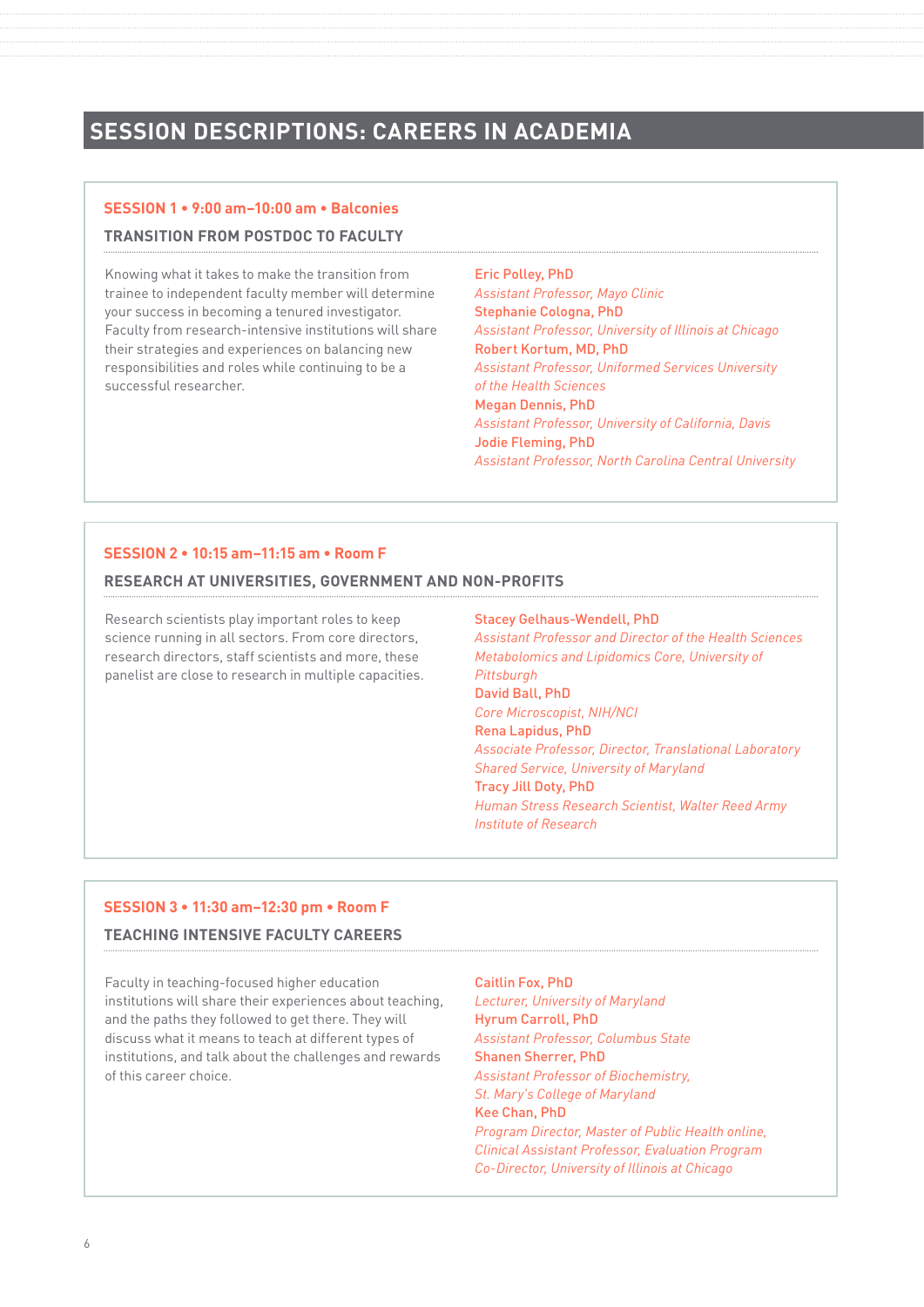### **SESSION 4 • 1:30 pm–2:30 pm • Balconies MAXIMIZING YOURSELF AS A FACULTY CANDIDATE**

Our panelists will talk about the qualities they look for in a candidate, the types of departmental and institutional needs they consider, and how they make the final call on whom to hire.

Vince Clark, PhD *Professor, Director, Psychology Clinical Neuroscience Center, University of New Mexico* David Weliky, PhD *Professor, Michigan State* Alison McBride, PhD *Senior Investigator/Section Chief, NIH/NIAID* Patricia Cameron, PhD *Vice Dean, The Graduate School, Assistant Professor, Augusta University*

# **CAREERS FOR CLINICIANS**

### **SESSION 4 • 1:30 pm–2:30 pm • Room F**

### **CAREER OPTIONS FOR CLINICIANS**

A wide variety of career options are available for medical doctors in different sectors including academia, industry, government, and nonprofits. Panelists in this session will discuss their experiences and career paths available to clinicians. Abigail Nash, MD *Associate Medical Director, Janssen Pharmaceuticals* Louis Weiner, MD *Director, Georgetown University, MedStar* Sandra Wolin, MD, PhD *Chief and Senior Investigator, RNA Biology Laboratory, NIH/NCI* David Menschick, MD *Office of Biostatistics and Epidemiology, CBER, U.S. Food and Drug Administration*

**SPEAKER BIOGRAPHIES, SKILL BLITZ SLIDES AND ADDITIONAL CAREER SYMPOSIUM RESOURCES: http://go.usa.gov/k5gR**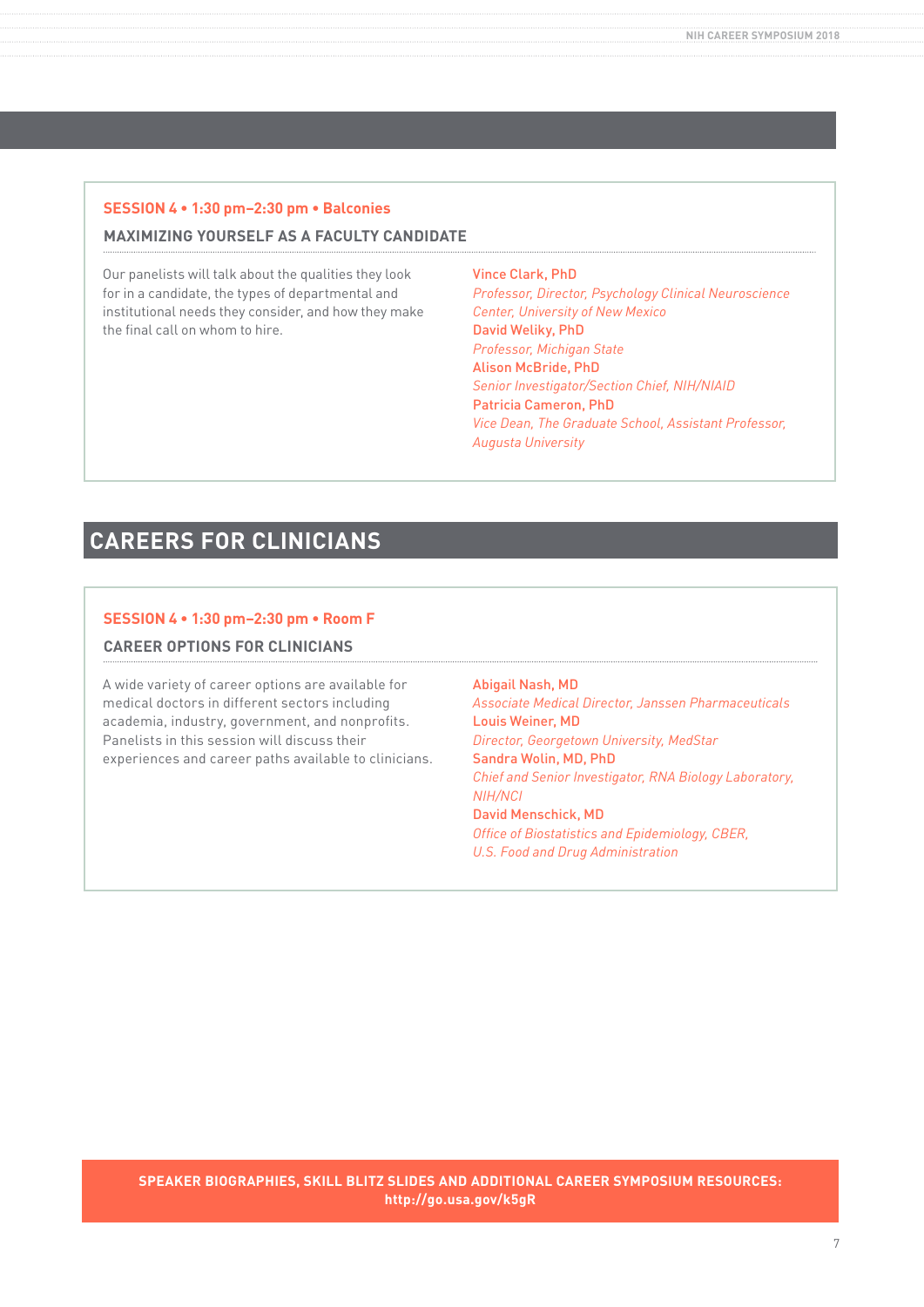# **SESSION 5: SKILL BLITZES**

These short sessions are designed to give you an overview of the skills required to launch a successful job search. These will be a fast-paced, fun way to end the day. The first two sessions will be limited to twenty minutes with a five minute break between sessions. Speakers, who are our very own OITE staff and the scientific leadership of the NIH, will give you the highlights of the topics, with information about additional resources. Choose three sessions from the following offerings:

| <b>TIME</b>                                    | <b>AUDITORIUM</b>                                                                                                                                                                                                                  | <b>BALCONIES</b>                                                                                                                                                                                                                                                                                     | <b>ROOM E1/E2</b>                                                                                                                                                                                                                                                                                    | <b>ROOMF</b>                                                                                                                                                                                                                                                                                                          | <b>ROOM C1/C2</b>                                                                                                                                                       |
|------------------------------------------------|------------------------------------------------------------------------------------------------------------------------------------------------------------------------------------------------------------------------------------|------------------------------------------------------------------------------------------------------------------------------------------------------------------------------------------------------------------------------------------------------------------------------------------------------|------------------------------------------------------------------------------------------------------------------------------------------------------------------------------------------------------------------------------------------------------------------------------------------------------|-----------------------------------------------------------------------------------------------------------------------------------------------------------------------------------------------------------------------------------------------------------------------------------------------------------------------|-------------------------------------------------------------------------------------------------------------------------------------------------------------------------|
| 2:45 pm-<br>$3:05$ pm<br>$20$ min<br>in length | <b>Interviewing</b><br>This session will<br>help you to navigate<br>the interview<br>process. We will<br>discuss common<br>interview questions<br>and how to succeed<br>using the Situation-<br>Action-Response<br>method.         | <b>Understanding</b><br>the U.S. Academic<br><b>System</b><br>This session will<br>define the spectrum<br>of academic<br>institutions<br>according to their<br>research and salary<br>support, teaching<br>and research<br>expectations, tenure<br>requirements,<br>and student body<br>composition. | <b>Networking and</b><br><b>Informational</b><br><b>Interviews</b><br>Find out how to<br>expand and maintain<br>with your network.<br>This session will also<br>explore using social<br>media to advance<br>your job search.                                                                         | <b>Stress</b><br><b>Management &amp;</b><br><b>Work-Life Balance</b><br>Combining research,<br>job-searches, and<br>life do not always<br>seem to be easy for<br>scientists. Come<br>learn some stress<br>management<br>strategies to enhance<br>your well-being.                                                     | <b>The Stadtman</b><br><b>Search</b><br>Come learn about<br>the NIH Intramural<br>Research's<br>program: Earl<br>Stadtman Tenure-<br>Track Investigator<br>Recruitment. |
| 3:10 pm-<br>3:30 pm<br>$20$ min<br>in length   | <b>Exit Strategies</b><br>and Preparing to<br>Leave<br>This session will<br>give you strategies<br>to talk to your boss<br>about your career<br>plans and also how<br>to prepare for a<br>successful launch to<br>your new career. | <b>Negotiating Your</b><br><b>Job Offer</b><br>What and how do<br>you negotiate the<br>various parts of your<br>job package. This<br>session is focused<br>on non-academic<br>positions.                                                                                                             | <b>Unraveling the</b><br><b>Myths of Industry</b><br>This session will<br>debunk common<br>questions associated<br>with industry such<br>as: can you return<br>to academia, do you<br>have intellectual<br>freedom, do you<br>do good science,<br>and can your<br>project be taken<br>away from you? | <b>Finding a Postdoc</b><br>This session is for<br>graduate students<br>pondering a postdoc.<br>We will highlight<br>what to look for in a<br>postdoc, deciding if<br>you need a postdoc,<br>how to apply, and<br>more. We will also<br>discuss how to get a<br>postdoc at the NIH<br>intramural research<br>program. |                                                                                                                                                                         |

| <b>SUPER</b><br><b>BLITZ</b>                     | <b>AUDITORIUM</b>                                                                                                                                                                                                                                                                                                                                                                               | <b>BALCONIES</b>                                                                                                                                                                                                                                                                                                                                                          | <b>ROOM E1/E2</b>                                                                                                                                                                                                                                                                                                   |
|--------------------------------------------------|-------------------------------------------------------------------------------------------------------------------------------------------------------------------------------------------------------------------------------------------------------------------------------------------------------------------------------------------------------------------------------------------------|---------------------------------------------------------------------------------------------------------------------------------------------------------------------------------------------------------------------------------------------------------------------------------------------------------------------------------------------------------------------------|---------------------------------------------------------------------------------------------------------------------------------------------------------------------------------------------------------------------------------------------------------------------------------------------------------------------|
| $3:35$ pm-<br>$4:15$ pm<br>$40$ min<br>in length | <b>CV/Résumés and Cover</b><br><b>Letters</b><br>These important job search<br>documents are your first chance to<br>make an impression on potential<br>employers. This session will<br>cover the general structure of<br>these documents, how to highlight<br>transferable skills, and how to fill<br>gaps in your experience by gaining<br>additional skills while in grad<br>school/postdoc. | <b>Top-Tips to be Successful in</b><br><b>Your New Position</b><br>The OITE director has seen<br>many scientists transition to new<br>research positions-and has<br>observed common challenges<br>that ensue during this move. Here<br>she will discuss strategies to<br>leave your postdoc/grad student<br>mentality behind and succeed in<br>your new work environment. | <b>Find the Career for You</b><br>Your dream job does exist! You<br>heard about many different<br>positions today, and perhaps are<br>narrowing down your career<br>choice. This session will help you<br>map out a plan to determine how<br>your skills, interests and values<br>can lead you to your perfect job. |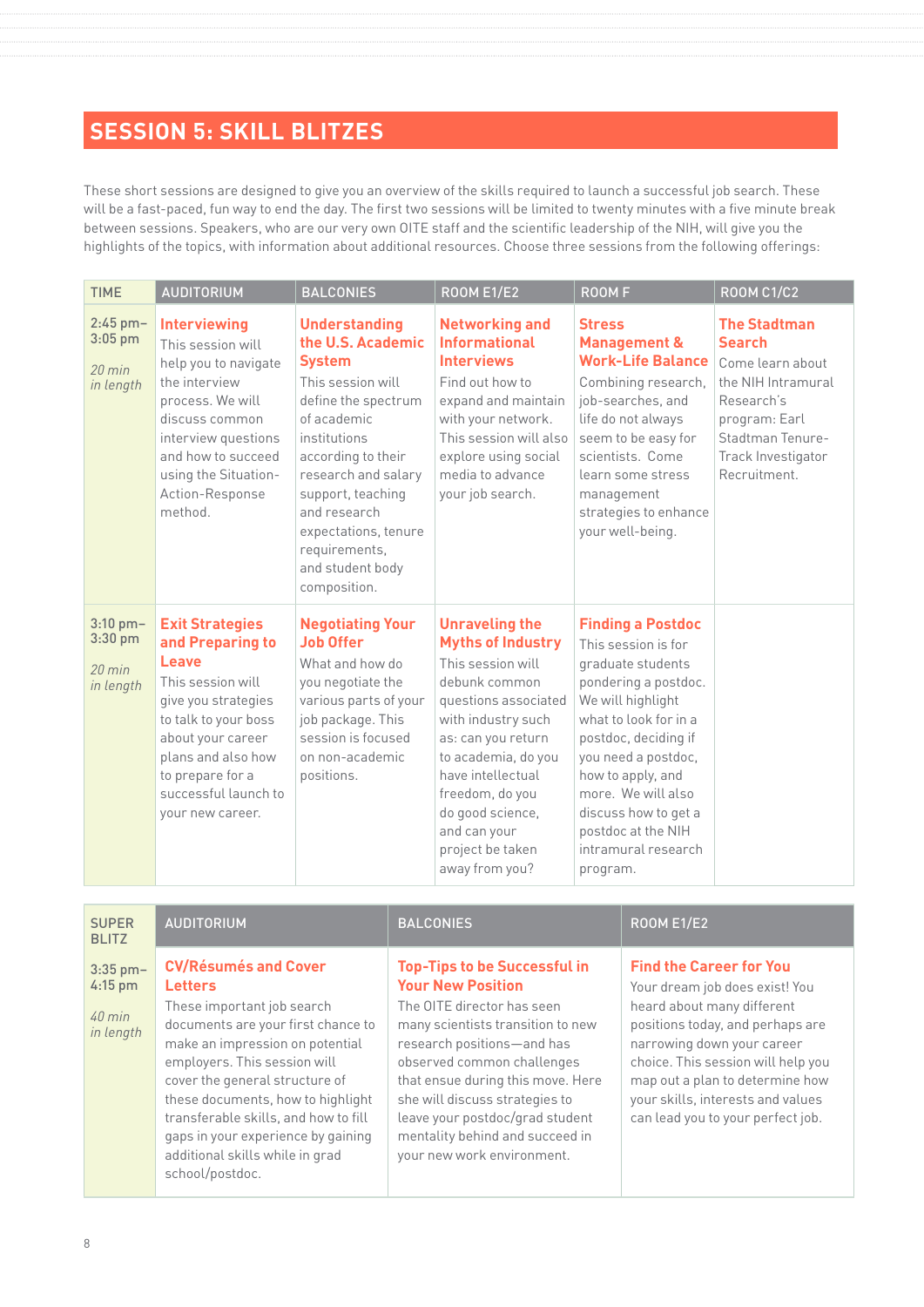# **SYMPOSIUM ORGANIZERS**

### **SYMPOSIUM PLANNING COMMITTEE**

Lori Conlan, PhD (OD), *Chair* Sharolyn Kawakami-Schulz, PhD (OD), *Co-chair* Jackie Newell-Hunt, MBA (OD) Supreet Agarwal, PhD (NCI) Xiaoyun Bai, PhD (NCI) Jennifer Casiano-Matos, MS (NIAID) Eric Cheng, PhD (NICHD) Angel de la Cruz, PhD (NINDS) Waleed Elsegeiny, PhD (NIAID) Samantha Fede, PhD (NIAAA) Ujjayini Ghosh, PhD (NIDDK)

Marieli Gonzalez-Cotto, PhD (NCI) Mohsin Khan (NIAID) Jiangnan Luo, PhD (NICHD) Suzana Markolovic, PhD (NCI) Christian Martin (NIMH) Alida Palmisano, PhD (NCI) Gareth Prosser, PhD (NIAID) Nivedita Sangupta, PhD (NICHD) Iain Sawyer, PhD (NCI) Xuan Xu, PhD (NCI)

### **OFFICE OF INTRAMURAL TRAINING & EDUCATION (OITE)**

The Office of Intramural Training & Education (OITE), in the Office of the Director, is home to more than 6000 trainees at NIH, including clinical fellows, postdoctoral fellows, graduate students, postbaccalaureate fellows, summer interns and many others. Along with the NIH Institutes and Centers, the OITE works to recruit a diverse group of trainees to NIH campuses and strives to create a training environment that fosters innovative and productive research and enables trainees to develop advanced communication and collaboration skills early in their scientific career.